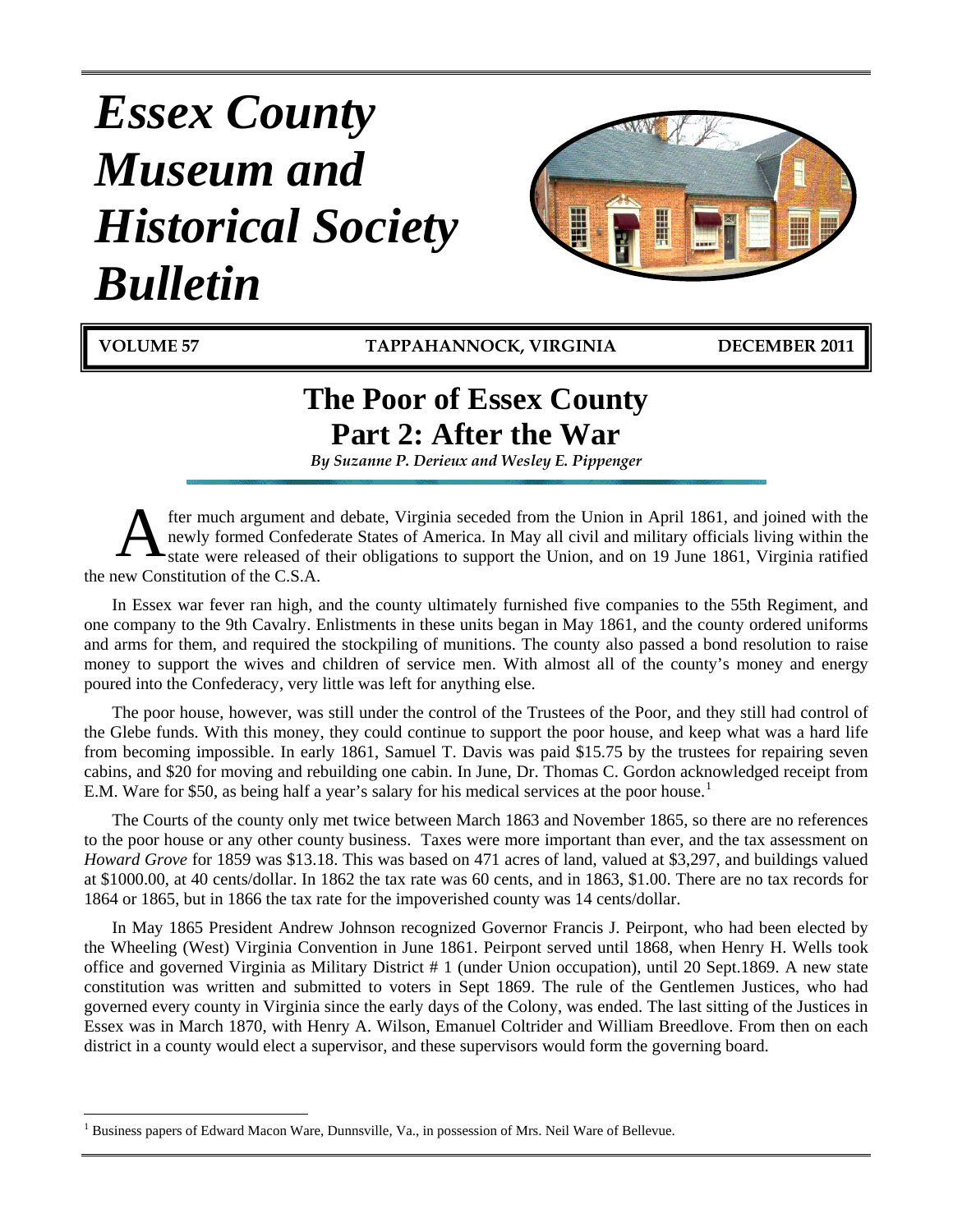A state election was held in May of 1870, and in Essex, Dr. William H. Robinson (Rappahannock), Dr. Henry Gresham (Central), and Robert P. Baylor (Occupacia) were elected as the first supervisors, taking office in September. Baylor was ill<sup>[2](#page-1-0)</sup>, and resigned in June 1871, replaced by Benjamin L. Sale.

Among other jobs, the new Board was required to take charge of the poor house, and to discharge the duties formerly done by the trustees. They had to hire a clerk to take the place of the Secretary of the Trustees to keep the minutes and codify all by-laws and ordinances as necessary. They also took control of the Glebe fund by an Act of General Assembly, approved in February 1872. William A. Baynham, receiver of the bonds, script or certificates of state or other stocks that belonged to the Glebe fund of St. Anne's Parish, and Robert P.W. Fauntleroy, receiver of the same for South Farnham Parish, were ordered to deliver the monies and stocks to the county treasurer to hold subject to the order and control of the Board of Supervisors. Messrs. Baynham and Fauntleroy were also ordered to settle an account of their transactions before James M. Matthews, Commissioner of Accounts for the court, and report the same with any other pertinent matters to the court.<sup>[3](#page-1-1)</sup> The county Treasurer, Richard Rowzie, was to receive all monies and stocks of the Glebe fund and place them in the hands of Isaac, Taylor & Williams Investments, of Richmond.

In a meeting of the Board at *Howard Grove* on 3 August 1872, the Board confirmed Thomas Boughan, elected in November 1871, as Superintendent of the Poor, and set his salary as \$200.00 per year. At the same time they set the rent of the dwelling, barns, garden, and fields, formerly given gratis to the Superintendent, at \$100.00 per year, to be taken out of his salary. There were five Superintendants between 1871-1920; Thomas Boughan (1871-1875), Booker Garnett (1875-1884), Henry S. Rouzie (1884-1888), John T. Boughan (1888-1896) John G. Boughan (1896-1920). Each district would continue to elect its own overseer, who would look after the poor in his district, and move them to the poor house if necessary.

There was a Physician for the poor house, whose salary was set at \$100.00/year. John T. Boughan held this office from 1870-1895, and at his death in 1896, various doctors served, including E.L.W. Ferry, William J. Haile, William Taliaferro, and H.B. Bristow.

In 1871 the Board ordered repairs to the dwelling, barns, and six cabins, and ordered the building of five more cabins, the jobs to go to the lowest bidder. The number of the poor in the county had more than doubled, because of the influx of freedmen. No longer under the care of owners, many had no home, no income, and nowhere to go. In 1873 Joseph Mann was paid \$156.00 for building the new cabins; in 1885 D.P. Motley built 3 more for \$49.50 apiece, each

to be 16' wide x18' long, with an 8' (roof) pitch, with 2 floors, the first floor to be 1" thick...the roof to be covered with good pine slabs...each house to have one 6 light window with 8"x10" panes to slide...good mud chimneys to project 2' above the roof, with stone hearths and backs, 2 doors 3'x6' with 3 battens...open steps to go upstairs, a window upstairs with a wood shutter...the logs to be cut on the poor house farm of yellow pine...the bottom logs to be laid on rocks well put in the ground...the logs to be well chinked and daubed with clay and lime...

In a January 1873 meeting of the Board, bylaws conforming to the new Code of Virginia were introduced

The superintendent of the poor...shall have charge of the county poor house or place of general reception of the poor...where there is none, he shall...provide suitable places for the keeping of the poor of his county, by renting or leasing... He shall receive...such paupers as may be sent to him, and provide and care for said paupers in the manner provided for by law, and shall, when in his opinion it is unnecessary for any pauper to remain longer...discharge him therefrom. He is to make a report to the Board once a year...is to distribute rations and furnish meal and bacon...to oversee cleanliness...to detail nurses if necessary....to furnish impalements of employment...to lay off land to be cultivated....to make sure the children attended school.

Two acres were laid off for the use of the residents, one half planted in cotton, one half in vegetables. Residents were also allowed to pen one hog, and could keep as many as six chickens per family. The Superintendent was not to allow visitors to stay more than one day, and visitors could take nothing away with them. Any woman resident found guilty of illicit intercourse was to be expelled, although no such provision existed for men.

 $\overline{a}$ 

<span id="page-1-0"></span><sup>2</sup> Robert P. Baylor died in March 1872 of consumption, age 35.

<span id="page-1-1"></span><sup>3</sup> Essex Order Book 3: 573, Court 19 Feb. 1872.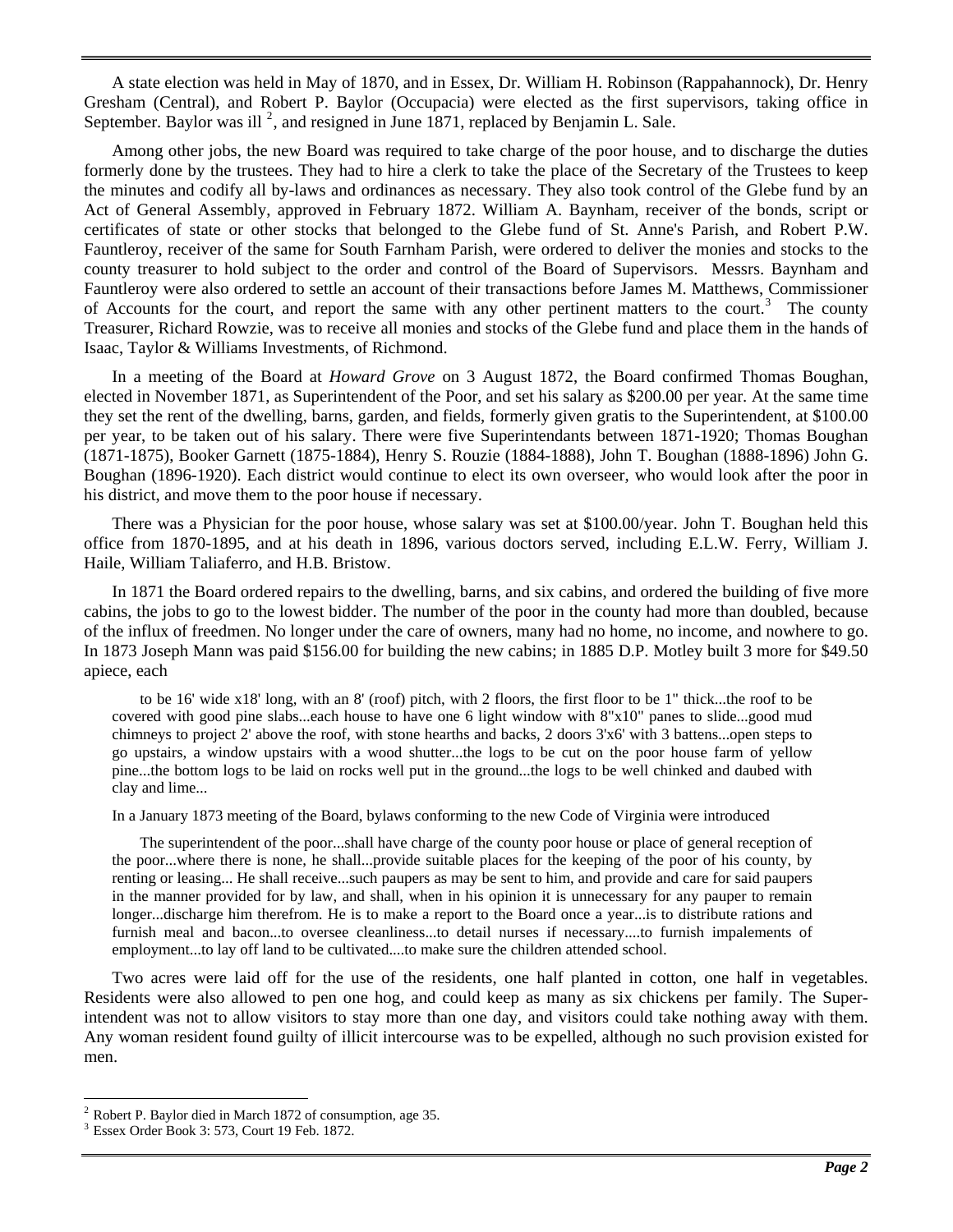Numbers remained fairly constant through the end of the century; staying between 40-60 persons living at *Howard Grove*. After 1900 there came a change, with the county letting people board at private homes, or stay in their own homes, but paying their accounts at stores. Numbers began to drop, and by 1912, there were only 30 people living at the poor house, and 17 more were furnished supplies on the county funds. By 1914, there was no one living at the poor house, but 55 persons drawing provisions from the county.

*Howard Grove* continued to be used to grow timber, and for a time in the 1920's, was loaned to the Virginia fish and Game Commission as a wildlife preserve. The 2-story frame dwelling there was still insured for \$800, although the cabins were allowed to fall in.[4](#page-2-0)

By the 1930's, the continuing depression made the counties' support of the poor house very difficult, while the growing numbers of unemployed and destitute made this support even more necessary. In 1933 the Board wrote "whereas the appropriation and demands for care and support of the poor are steadily increasing...it is ordered that the Clerk communicate with the Virginia Director of Public Welfare...with a view to devise ways and means for handling the situation in the most beneficial manner...".[5](#page-2-1) The use of a facility like *Howard Grove* was no longer the best option, since housing and full support cost the county more than direct payments. Essex continued to pay out stipends, and allowed draws on local merchants to persons in each district until 1938. They also continued to pay for coffins and burials if the pauper had no funds or estate, although no burials took place at the poor house after about 1920. With the passage of the Social Security Act in Aug 1935, the use of county poor farms and stipends was ended.

In 1935 *Howard Grove* farm was rented to Frank Brooks for \$5.00 a month. His daughter Clara E. Brooks Long writes

*Howard Grove* was 9/10 of a mile off the road...when you arrived at the house you would be at the front end...the back yard was where the garden was...there was a small grove of trees there, and behind them, the barn. There was a door at the front end of the house into the basement kitchen, which had a brick floor...the cellar floor was dirt. At the other end of the kitchen was a flight if stairs that led to the first floor hallway. There were two doors, front and back, and another flight of stairs to the second floor with the bedrooms. On the right of the hallway was a bedroom, and through that another small room, which had a door to the back porch. To the left of the main hall was a short flight of stairs that led to two rooms on a different level. There was another flight of stairs that led to a large attic. The source of water was a spring located down a hill a good distance from the house...the water ran from the earth into a large wooden box, where jars of milk were kept cold...there was a large hole off from the house that was called the Ice House. Back in the woods to the right of the driveway, there was a small house...the floor was gone, but the joists were there...there were newspapers on the wall to keep out the wind and cold.

#### *DEATHS OF PAUPERS AND PAYMENTS*

The following names were found either in the records of the Board of Supervisors, or in the Essex County Death Register. Vouchers were submitted to the county for making a coffin or burying a body. The date given is the date of the invoice or payment. Due to space restrictions, only the names are listed here. For a full account, please see S.P. Derieux at the Courthouse. This list is not complete.

#### **Abbreviations Used**

| $-$ No data available FB Free Black |            |                                 |
|-------------------------------------|------------|---------------------------------|
| (C) Colored                         |            | $g$ / $\sigma$ granddaughter of |
| $c/\alpha$ child of                 |            | $i/\sigma$ infant of            |
| $d$ / $\sigma$ daughter of          | $s/\alpha$ | son of                          |

 $\overline{a}$ 

<span id="page-2-0"></span><sup>&</sup>lt;sup>4</sup> Board of Supervisors records, 1914. Policy 1090617 with Virginia Fire & Marine Insurance Co., Richmond, Va., for the dwelling situated on the poor house land about 6 miles from Tappahannock, Va. 5 Supervisor's Order Book 3: 282.

<span id="page-2-1"></span>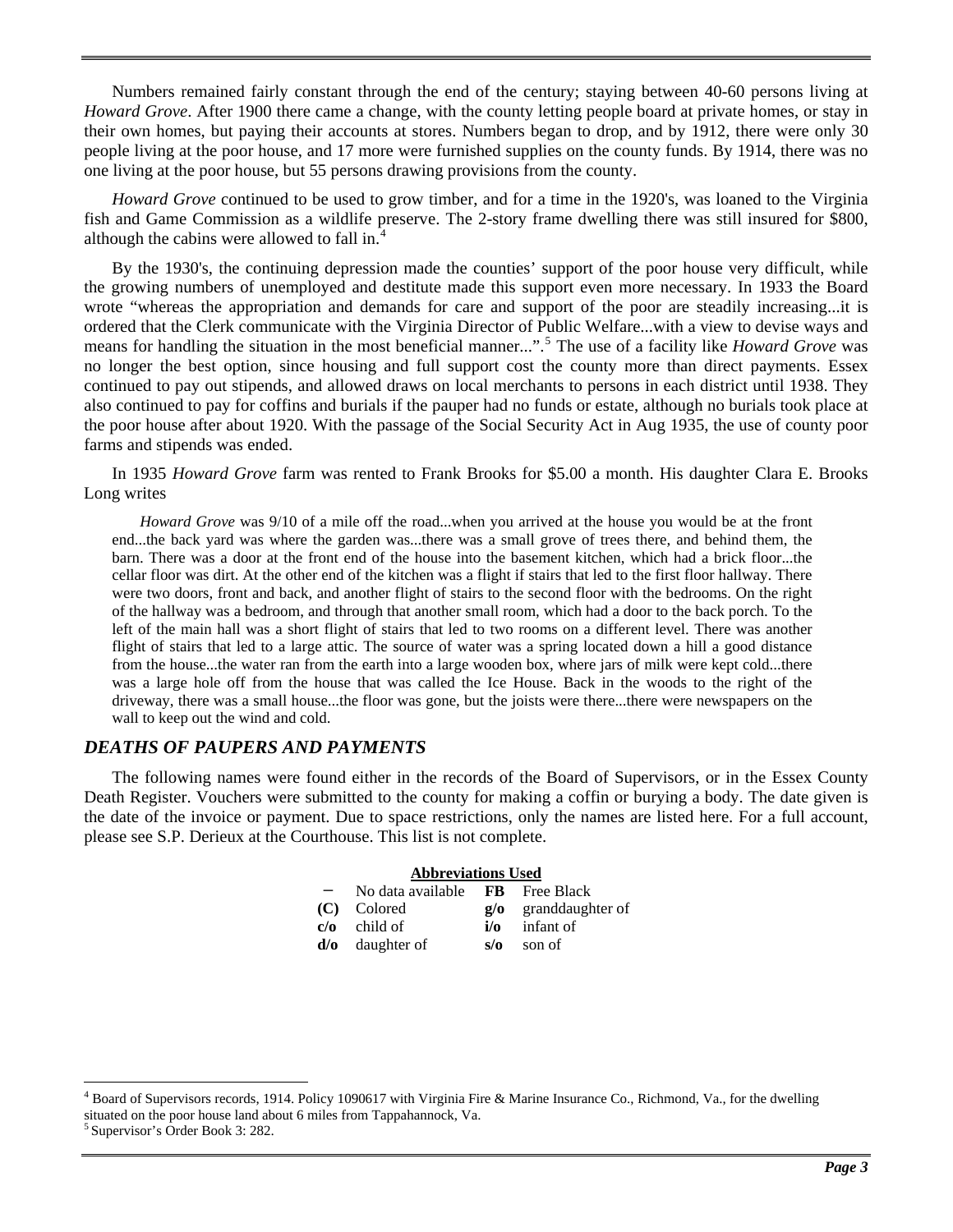#### **1860** Jun. 27 Langham, Robert Jul. 16 Johnston, Betty, c/o Aug. 10 Jeffries, Martha<br>Aug. 23 Tucker, Biven, c Tucker, Biven, c/o Dec. — Brizendine, Thomas **1861** Apr. 10 Ware, Edward (FB) May — Williams, John, c/o May 15 Ware, Letty (FB) **1864-1868** No records found **1868-1870** Pay outs for 23 coffins, no names given **1869** Dec. — Dunn, James **1872**<br>Jan. 29 Griffith, Joseph 4 coffins, no names **1873** — Griffin, Jennie **1875** — Davis, Betsy<br>
— Gardner, Wii<br>
— Cooper, Susa<br>
— Garnett, Cha<br>
— Williams, Do Gardner, Winnie (C) Cooper, Susan Garnett, Charles (C) — Williams, Dollie **1876** Golly, Griffin — Lawson, Sarah Lawson, Lucy — Moody, Christopher — Ritchie, Catherine **(**C) Samuel, James — Rogers, Nancy — Tucker, Nancy **1877** Brizendine, Christopher Jenkins, Ursela Matthews, Scott Minter, Samuel Straughn Page, Polly **1878** — Corbin, Armistead (C) — Harris, Mary<br>— Mahone, Ricl<br>— Ritchie, Eliza<br>— Wheeler Jane Mahone, Richard — Ritchie, Eliza (C) — Wheeler, Jane **1879** — Cobb, Lucy — Billups, Scilla (C) **1884** — Roy, Catherine (C) **1885** Apr. — Webb, Muscoe<br>Oct. — Jones, Emily Jones, Emily Nov. — Garnett, John Cauthorn, Rachel — Miles, Jeremiah — Wormley, Ralph<br>— Redd Prudence — Redd, Prudence **1886** May — Webb, Robert Dec. — Banks, H. Smith — Acres, Jim — Corbin. Lewis (C) Davis, Lizzie Davis, May — Dow, John — Fox, Anna — House, Ryburn

— Long, Robert, c/o

#### **1886** (cont) — Robinson, Avaline Turner, Rebecca **1887** Jul. — Davis, Judson Jul. — Lewis, Julia Aug. — Evans, Emma, i/o Aug. — Jackson, Julia, i/o Sep. — Courtney, Hannah Nov. — Webb, Family: Eliza A., Muscoe, Robert Nov. 5 Sheppard **1888** Jan. — Jones, Earnest Tilliage Booker, Sarah Jan. 6 Warrington, Lucy (C) Jan. 7 Vawter, Portia Jan. — Lewis, Ambrose (C)<br>Jan. 8 Homes/Holmes, Homes/Holmes, Murteen (C) Feb. — Brooks, John O. Feb. — Kay, Mary Mar. 3 Ball, Taswell, i/o May 26 Davis, Lavinia Jun. 17 Bundy, Joel/or Joseph  $(C)$ Jun. — Henry, Betty Jun. 15 Brooks, James Jul. — Homes, Dicey (C)<br>Aug. 24 Scott, Bettie Aug. 24 Scott, Bettie Johnson, Samuel (C) Bunday, Nettie (C) — Cooper, Peter — Dowell, Clinton — Hill, Ida Minor, Parker — Pratt, Annie (C) Smith, Aaron — Tucker, Charles L. **1889** Mar. 1 Homes/Holmes, Horace (C) Apr. — Young, Emily (C) Jul. 7 Homes, Jefferson (C) Apr. — Dell, Mary (C) Apr. — Smith, i/o Jenny Apr. 15 Holmes, Anderson (C) Mar. 1 McFarland, Richard Jun. — Smith, Jenny Aug. 15 Williams, Lucy Nov. — Hunter, Maria (C)<br>Dec. 25 Davis, Catherine Davis, Catherine **1890**<br>Jan. 12 Trimill, Pat Feb. 28 Hunter, Maria (C) Apr. 4 Roane, Randall (C) Apr. 24 Nelson, Dolly May 20 Lewis, Emma, c/o<br>May 25 Hayes, Lucy, i/o May 25 Hayes, Lucy, i/o<br>May 27 Hantz, Rachael ( Hantz, Rachael (C) Aug. 26 Hayes, Lucy Sep. 23 Gaskins, Delphy Nov. 28 Lee, Aca Dec. 16 Blake, Robert **1891**<br>Mar. — Mar. — Holmes, Strawn<br>Apr. — Motley, Catharin Motley, Catharine, i/o Apr. 11 Brooks, Delphy (C) Apr. 11 Hammons, Lizzie May 20 Hammons, Sidney<br>Jul. 25 Norman, Emmerli Norman, Emmerliner, c/o Aug. 20 Chatman, Mary (C) Sep. 14 Ward, Elias (C)<br>Feb. 7 Davis, Mary Ca Davis, Mary Catharine

#### **1892** Feb. 15 Acres, Charles Feb. 28 Holmes, Esther, c/o  $(C)$ Apr. 15 Ball, Fannie Mar. 18 Wright, Ben (C)<br>Jul. 9 Motley, Bettie Motley, Bettie Aug. 13 Basket, Mary, i/o<br>Sep. 9 Jackson, Tom (C) Jackson, Tom (C) Oct. 25 Richards, James<br>Oct. 27 Haile, Charlotte Haile, Charlotte Nov. 8 Carter, Emma (C) Nov. 14 Hedgeman, Lucinda (C) Dec. 26 Farrell, Louisa (C) **1893** Feb. 27 Jones, Maria<br>Mar. 23 Parratti, Alex Mar. 23 Parratti, Aley<br>May 20 Collier, Peter Collier, Peter (C) Mar. 15 Owen, John Mar. 25 Jones, Mariah<br>Aug. 15 Holmes, Escro Holmes, Escror (C) Sep. 26 Ball, Moses Aug. 1 Scott, John (C) **1894**<br>Jan. 11 Jan. 11 Hammons, Liz Cook, Jackson (C) Feb. 25 Hill, Julia Ann (C) Mar. — Warrington, Lucy (C)<br>May 23 Muse, Lawrence Muse, Lawrence May 25 Ball, James T.<br>May 25 Vauters, Dick Vauters, Dick (C) Jun. 27 Jeffries, Robert<br>Jul. 23 Sheppard, Nanc Sheppard, Nancy Aug. 4 Muse, John Sep. 3 Waits, James Sep. 20 Roberson, Leanner<br>Nov. 26 Payne, Ben (C) Payne, Ben (C) Dec. 12 Mercer, Simon (C) Dec. 28 Jones, Charity (C) **1895**<br>Jan. 17 Clark, Tom Jan. 15 Grimes, Sarah (C) Feb. 15 Russ, Pollie Feb. 16 Green, Martha (C) Mar. 18 Wright, Mimamie May — Mercer, Edmond (C)<br>Oct. 11 Clement, L. (C) Clement, L.  $(C)$ Nov. 15 Green, Lorenzo (C) **1896**<br>Jan. 25 Jan. 25 Taylor, George<br>Mar. 10 Jeffries, Nancy Mar. 10 Jeffries, Nancy<br>Mar. 9 Gary, Mrs. Luc Gary, Mrs. Lucy Mar. — Washington, Thomas  $(C)$ Mar. 20 Moody, Wilton Apr. 1 Gaines/Ganes Page  $(C)$ Apr. 20 Roberson, Harry<br>Jul. 12 Roberson, Charle Roberson, Charles H. (C) Aug. 12 Croxton, Jennie, c/o Aug. 12 Saunders, Lucy. c/o Aug. 18 Holmes, Robert (C) Sep. 28 Schools, Mrs. Lucinda/Lucy Oct. 23 Taylor, Nelson **1897** Mar. 31 Russ, Laura/Livia Mar. 31 Jackson, John<br>Apr. 26 Holmes, Lucir Holmes, Lucinda (C) Aug. — Ransome, Rensor (C) Sep. 17 Muse, James Thomas Aug. 30 Lewis, Robert<br>Oct. 8 Brooks, Thoma Brooks, Thomas

#### **1897** (cont) Dec. 29 Sparks, Rose **1898** Feb. 24 Cole, Dennis (C) Aug. 13 Ritchie, William (C) Jul. 9 Davis, Henry<br>Dec. — Robinson, Be. Robinson, Belle Nov. 14 Epps, Sarah (C) **1899** Jan. — Hasty, Capt. Peoples<br>Mar. — Ganes, Barbara (C) Ganes, Barbara  $(C)$ Apr. — Carter, Jennie May 20 Holmes, John (C) Jul. — Ware, Rachel<br>Jul. 7 Johnson, Henr Johnson, Henrietta, d/o Jul. 29 Motley, Dinah Jul. 26 Hall, Millie Aug. 1 Pratt, Henry, d/o Sep. 27 Johnson, Rose Nov. — Davis, Miss Lucy<br>Dec. 27 Holmes, Adaline Dec. 27 Holmes, Adaline (C)<br>4<sup>th</sup> Qtr. Davis, Sallie Davis, Sallie **1900** Jan. — Tune, Mrs. Olivia<br>Feb — Vogues Mattie (C Vogues, Mattie (C) Feb. — Ramsey, Mattie Mar. 29 Shaw, Lucy May 1 Crowley, Mrs. Jane<br>
Iun 28 Lomax Page (C) Lomax, Page  $(C)$ Sep. 12 Banks, Daniel (C) Nov. — Acres, Leslie, s/o Jim Acres Dec. 30 Johnson, Fannie **1901**<br>Mar. 1 Holmes, Winter (C) Mar. 26 Simmons, Mary Jun. 1 Smith, Lucy Jul. 27 Clarke, Betsy Oct. 25 Broadley, Martha (C) Nov. 28 Gaines, Julia (C)<br>Nov. 15 Harris, Robin Harris, Robin Nov. 26 Crow, Robert Dec. 9 Robinson, Mrs. Roberta **1902** Jan. 15 Clark, Sandy Jan. 18 Robinson, Ellen Jan. 22 Upshaw, John (C) Jan. — Dunn, Joseph C. Feb. 12 Holmes, Horace (C) Feb. 16 Ransome, James (C)  $1<sup>st</sup>$  Qtr. Chandler, Richard (C)] May — Motley, Fanny<br>Jul. — Fortune. Judy ( Fortune, Judy (C) Aug. — Ransome, Joe (C) Sep. 23 Washington, Gregory  $(C)$ Nov. 25 Tate, Lowry<br>Dec. 9 Washington, Washington, Sidney (C)  $\frac{1903}{\text{Feb. 3}}$ Holmes, Martha (C) Feb. 3 Lewis, Kate Feb. 6 Brooks, Millie Apr. — Parker, Bethany May — Manning, George (C) Jun. 15 Elliott, Mrs. Patsey Aug. 10 Tate, Martha Ellen Aug. 21 Williams, Ned (C) Oct. — Alexander, William **1904** May 24 Waugh, Portia (C) Jun. 7 Pickles, Mary (C)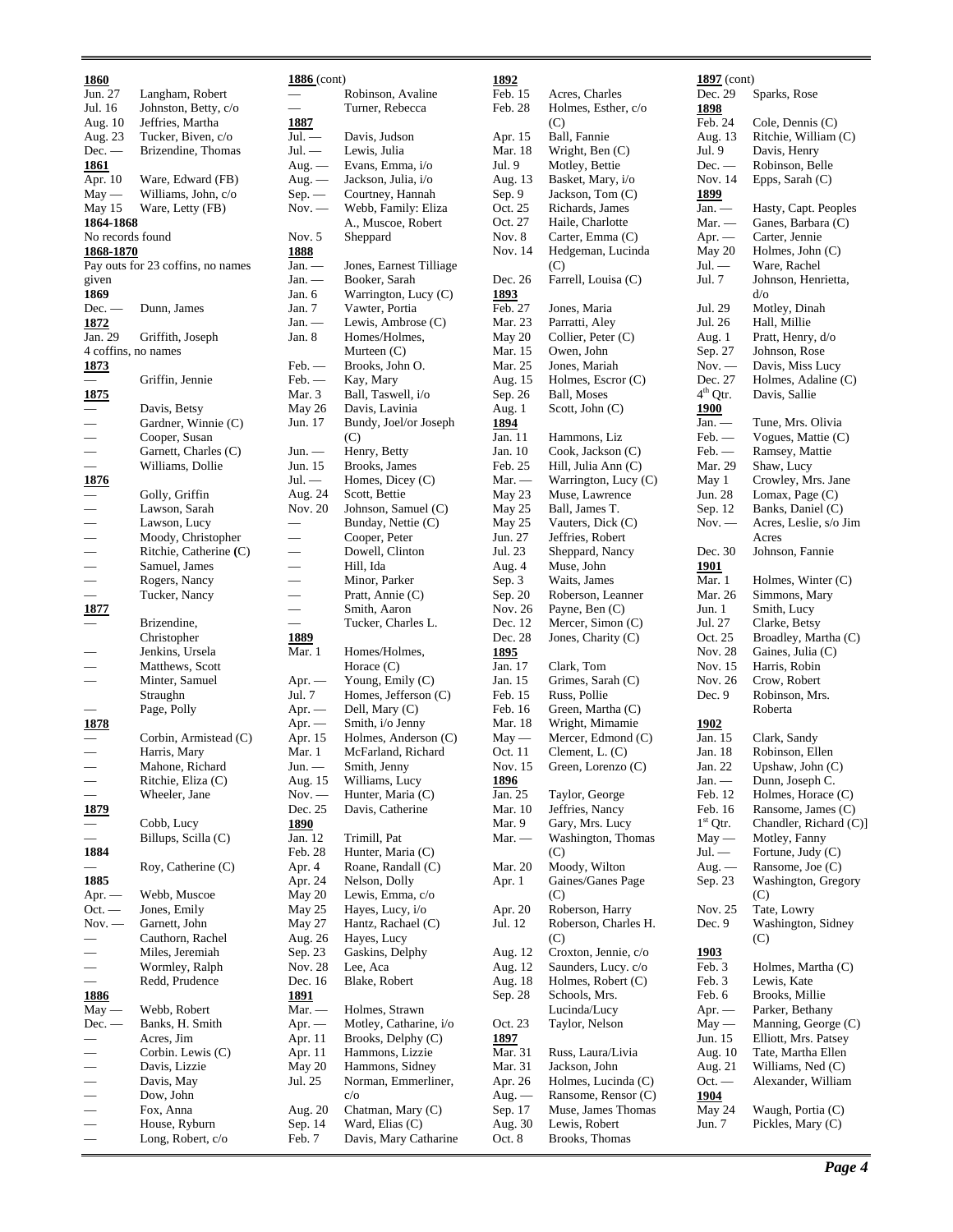| $1904$ (cont)<br>Nov. 3 | Holmes, Iverson (C)    | 1909<br>Nov. $2$         |                                       | 1915<br>Jun. 30              |                                           | 1923<br>Feb. 16                   |                                         |
|-------------------------|------------------------|--------------------------|---------------------------------------|------------------------------|-------------------------------------------|-----------------------------------|-----------------------------------------|
| Dec. 17                 | Rich, Winnie (C)       | Dec. 7                   | Alexander, Harvey<br>Davis, Eliza Ann |                              | Braxton, Fanny (C)<br>Rankins, Elizie (C) |                                   | Hoskins, Louisa (C)<br>Jones, Mortimore |
| Dec. 17                 |                        |                          |                                       | Sep. 7                       |                                           | Apr. 30<br>Jun. 17                |                                         |
|                         | Hunter, Ben            | 1910                     |                                       | Sep. 28<br>Oct. 26           | Hall, Lizzie (C)                          | Jul. 10                           | Cauthorn, Richard (C)                   |
| 1905                    |                        | May 3                    | Robb, Frederick (C)                   |                              | Washington, James                         |                                   | Johnson, Robert (C)                     |
| Jan. 18                 | Davis, Miss Dicie      | Jul. 23                  | Brill, Philip (C)                     |                              | Latany                                    | 1924                              |                                         |
| Jan. 26                 | Brooks, William E.     | 1911                     |                                       | 1916                         |                                           | Jan. 2                            | Johnson, Bartlett                       |
| Feb. 6                  | Curry, William         | Mar. 7                   | Holmes, Amelia (C)                    | Feb. 23                      | Roy, Edward/Ned                           | Feb. 28                           | Gaskins, George G.                      |
| Feb. 27                 | Vogues, Evelina (C)    | May 2                    | Sale, Robert                          | Mar. 4                       | Gatewood, Patsey (C)                      |                                   | (C)                                     |
| Apr. 24                 | Vogues, Solomon (C)    | Jul. 28                  | Smith, Silas                          | Mar. 9                       | Johnson, John                             | May 5                             | Unknown Female,                         |
| Jul. 18                 | Kendall, Emma          | Aug. 25                  | Fortune, Spurgeon (C)                 | May 22                       | Gray, William (C)                         |                                   | drowned                                 |
| Aug. 25                 | Waugh, Judy (C)        | Sep. 5                   | Hackless, James                       | Jun. $6$                     | Johnson, Harriott                         | Aug. 25                           | Clark, Patt $(C)$                       |
| Oct. 25                 | Hamilton, Ben          | Oct. 3                   | Ritchie, Fanny (C)                    | 1917                         |                                           | Dec. 2                            | Norman, Mortimore                       |
| $Oct. -$                | Moody, Thomas          | Nov. 11                  | Moore, Mary                           | Sep. 17                      | Payne, Henry                              |                                   | (C)                                     |
| Nov. 5                  | Robinson, Fannie       | 1912                     |                                       | 1918                         |                                           | 1925                              |                                         |
| $Dec.$ —                | Wright, Felicia        | Apr. 25                  | Schools, Charly                       | Jan. 24                      | Davis, Peter (C)                          | Jan. 6                            | Burch, Edna Walker                      |
| 1906                    |                        | May 7                    | Bunday, Clary (C)                     | Apr. 20                      | Russell, Andrew                           | Jan. 6                            | Grimes, Phillis                         |
| Jan. 1                  | Roane, Harry (C)       | May 22                   | Clark, Peachie                        | Jul. $2$                     | Vawter, James W. (C)                      | Jan. 28                           | Randall, Lewis (C)                      |
| Feb. 29                 | Johnson, Eli           | Jun. $4$                 | Parker, Cleveland                     | Aug. 10                      | Davis, g/o Frank                          | 1930                              |                                         |
| Apr. 1                  | Graves, Trible         | Jun. 29                  | Lomax, James                          | Sep. 29                      | Small, Lizzie (C)                         | Oct. 12                           | Bogues, (Vogues)                        |
| May 30                  | Reynolds, Philip $(C)$ | Aug. 5                   | Tompkins, Lucy                        | 1919                         |                                           |                                   | Harry                                   |
| Jun. 6                  | Johnson, Sallie        | $\overline{\phantom{0}}$ | Banks, Albert                         | Jan. 24                      | Dandridge, Joe A. (C)                     | $\overbrace{\phantom{123221111}}$ | Cooper, Bessie                          |
| Jul. 24                 | Robinson, Matilda (C)  | 1913                     |                                       | Mar. 4                       | Vawter, Female (C)                        | $\equiv$                          | Cox, Richard                            |
| Sep.15                  | Epps, Betsy (C)        | $May -$                  | Harris, Anderson                      | Jun. $3$                     | Saunders, E.D.                            |                                   | Norman, Elnora                          |
| 1907                    |                        | $Jun. -$                 | Robinson, Annie                       | [Unknown number of influenza |                                           | $\equiv$                          | Wright, March                           |
| Feb.                    | Greenwood, Mrs.        | May 13                   | Thomas, Maggie (C)                    | deaths 1918-1919]            |                                           | <u>1931</u>                       |                                         |
|                         | Ophelia                | Aug. 31                  | Warrington, Jacob (C)                 | 1920                         |                                           | $\overline{\phantom{0}}$          | Carter, Hundley                         |
| May 10                  | Washington, Tage (C)   | $\overline{\phantom{0}}$ | Lewis, Henry                          | Feb. 16                      | Clark, Ruffin                             |                                   | Vawter, Jack                            |
| $Nov. -$                | Hunter, Sarah (C)      | <u>1914</u>              |                                       | Feb. 23                      | Brooks, Wesley, s/o                       | $\equiv$                          | Willis, Henry                           |
|                         | Holmes, Eliza (C)      | Jan. 4                   | Hill, Ella                            | May 31                       | Hill, Milton (C)                          | <u>1932</u>                       |                                         |
|                         | Saunders, Muscoe;      | Mar. 15                  | Harris, Francis                       | Jun. 21                      | Brooks, Alfred                            | $\overline{\phantom{0}}$          | Page, Tom $(C)$                         |
| 1908                    |                        | Mar. 26                  | Robb, Millie (C)                      | Sep. 8                       | Young, Maggie (C)                         | $\overline{\phantom{0}}$          | Taliaferro, Willie                      |
| Jan. 9                  | Bates, Patsey          | May 7                    | Lee, Pollie $(C)$                     | Dec. 12                      | Robinson, Silas (C)                       | 1933                              |                                         |
| Feb. 24                 | Alexander, Mrs. ?      | Aug. 17                  | Davis, James                          | 1921                         |                                           | $\overline{\phantom{0}}$          | Bunday, Henry                           |
| Jun. 5                  | Blackburn, Albert (C)  | Sep. 16                  | Wright, James Henry                   | Mar. 4                       | Robb, Spencer (C)                         |                                   | Holmes, Henrietta                       |
|                         | Mercer, Matilda        | Sep. 18                  | Roby, Howard                          | May 2                        | Davis, Hannah (C)                         |                                   | Satterwhite, Lawson                     |
| $4^{\rm th}$ Qtr.       | Covington, Marinda     | Oct. 8                   | Wright, James Henry                   | Jul. 2                       | Waring, Easter (C)                        |                                   |                                         |
|                         |                        |                          |                                       | Dec. 11                      | Dunn, Harry G.                            |                                   |                                         |

The care of the poor in Virginia, at first a Church function, then a County necessity, was turned over to the Federal Government.

### **About the Authors**

*Suzanne P. Derieux* is a recognized records specialist for Essex County. She is president of the Essex County Museum and Historical Society and resides in Tappahannock, Virginia. *Wesley E. Pippenger* is past president of the Virginia Genealogical Society and author of many publications on Virginia records including the 10-volume *Index to Virginia Estates, 1800-1865*, and two volumes on Essex County newspapers. He maintains a personal library and archives at his residence in Tappahannock, Virginia.

#### **This holiday season; entertain family and friends with warm and delicious**  *Cranberry Walnut Oatmeal Cookies*!

### **(serve with hot cocoa, coffee, or tea)**

## Ingredients

- Crisco® Original No-Stick Cooking Spray
- 3/4 cup Crisco® Butter Shortening OR 3/4 Crisco® Butter Shortening Sticks
- 3/4 cup sugar
- 3/4 cup firmly packed [brown sugar](http://www.foodterms.com/encyclopedia/sugar/index.html)
- 2 large eggs
- 2 teaspoons [vanilla extract](http://www.foodterms.com/encyclopedia/extracts/index.html)
- 1 cup Pillsbury BEST® All Purpose Flour
- 1 teaspoon [baking soda](http://www.foodterms.com/encyclopedia/baking-soda/index.html)
- 1 teaspoon ground cinnamon
- 1/4 teaspoon salt
- 2 3/4 cups old-fashioned [rolled oats](http://www.foodterms.com/encyclopedia/rolled-oats/index.html)
- 1 cup dried [cranberries](http://www.foodterms.com/encyclopedia/cranberry/index.html)
- 1 cup chopped walnuts

## Directions

1. HEAT oven to 350 degrees F. Coat baking sheets with no-stick [cooking spray.](http://www.foodterms.com/encyclopedia/cooking-spray/index.html)

2. BEAT shortening, sugar and brown sugar in large bowl at medium speed of electric mixer until blended. Beat in eggs and vanilla. Combine flour, baking soda, cinnamon and salt in small bowl. Beat into shortening mixture until smooth. Stir in oats, dried cranberries and walnuts. Drop by rounded tablespoonfuls about 2 inches apart on prepared baking sheets.

3. BAKE 10 to 12 minutes or until light brown. Cool on baking sheets 2 minutes. Place on [cooling rack](http://www.foodterms.com/encyclopedia/cooling-rack/index.html) to cool completely.



**Reprinted from [http://www.foodnetwork.com](http://www.foodnetwork.com/)**